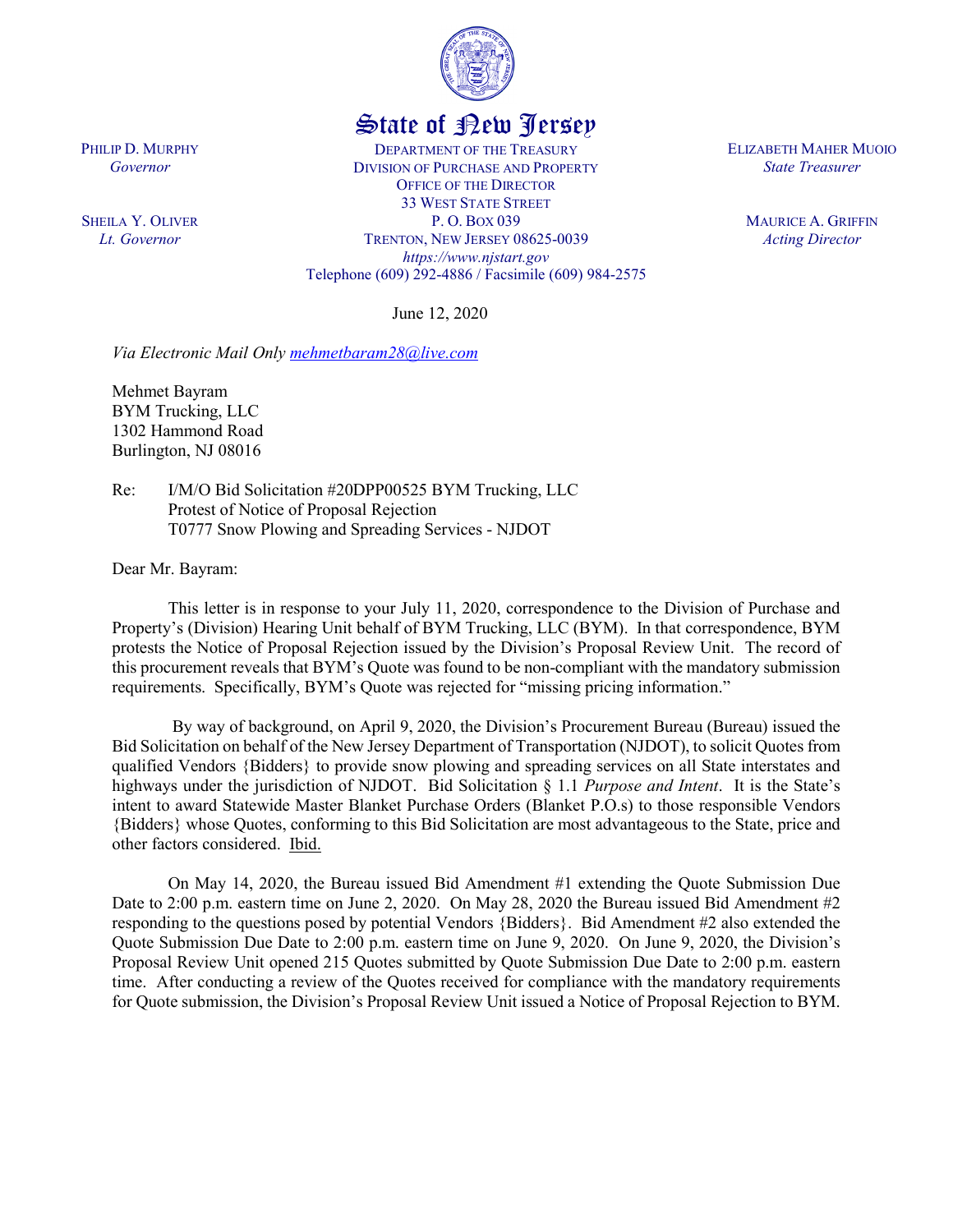On June 11, 2020, BYM wrote the Division's Hearing Unit stating in relevant part:

I completed and followed the state supplied guidelines for the bid T0777 Snow plowing and spreading however I was rejected due to pricing missing. However I attached it and submitted it.

In consideration of BYM's protest, I have reviewed the record of this procurement, including the Bid Solicitation, BYM's Quote and protest, the relevant statutes, regulations, and case law. This review of the record has provided me with the information necessary to determine the facts of this matter and to render an informed Final Agency Decision on the merits of the protest. I set forth herein the Division's Final Agency Decision.

The Division's administrative regulations that govern the advertised procurement process establish certain requirements that must be met in order for a Quote to be accepted. Those regulations provide in relevant part that:

- (a) In order to be eligible for consideration for award of contract, the bidder's proposal shall conform to the following requirements or be subject to designation as a non-responsive proposal for noncompliance:
	- . . .

6. Include all RFP-required pricing information.

[*N.J.A.C.* 17:12-2.2(a)]

Among those attachments required to be submitted with the Quote is the State-Supplied Price Sheet discussed in Bid Solicitation Section 4.0 *Quote Preparation and Submission – Requirements of the Vendor {Bidder}*. More specifically, as to the submission of an electronic Quote using the *NJSTART* eProcurement system, the Bid Solicitation alerted Vendors {Bidders} the following requirements of uploading documents:

> When submitting a **NJSTART** Quote, do not use any symbols (i.e., #, @,  $\delta$ ,  $\&$ ,  $\ast$ ) in the filename. Uploaded files should be compatible with Microsoft Office and/or Adobe software applications. DO NOT UPLOAD files with extensions such as .zip, .numbers, or .pages.

> [Bid Solicitation Section 4.3.1 *NJSTART Submission of Quote*, emphasis added.]

The request that Vendors {Bidders} not upload files using file extensions such as .zip, .numbers, or .pages is set forth in the Bid Solicitation because neither the Proposal Review Unit nor the Bureau is able to open these files.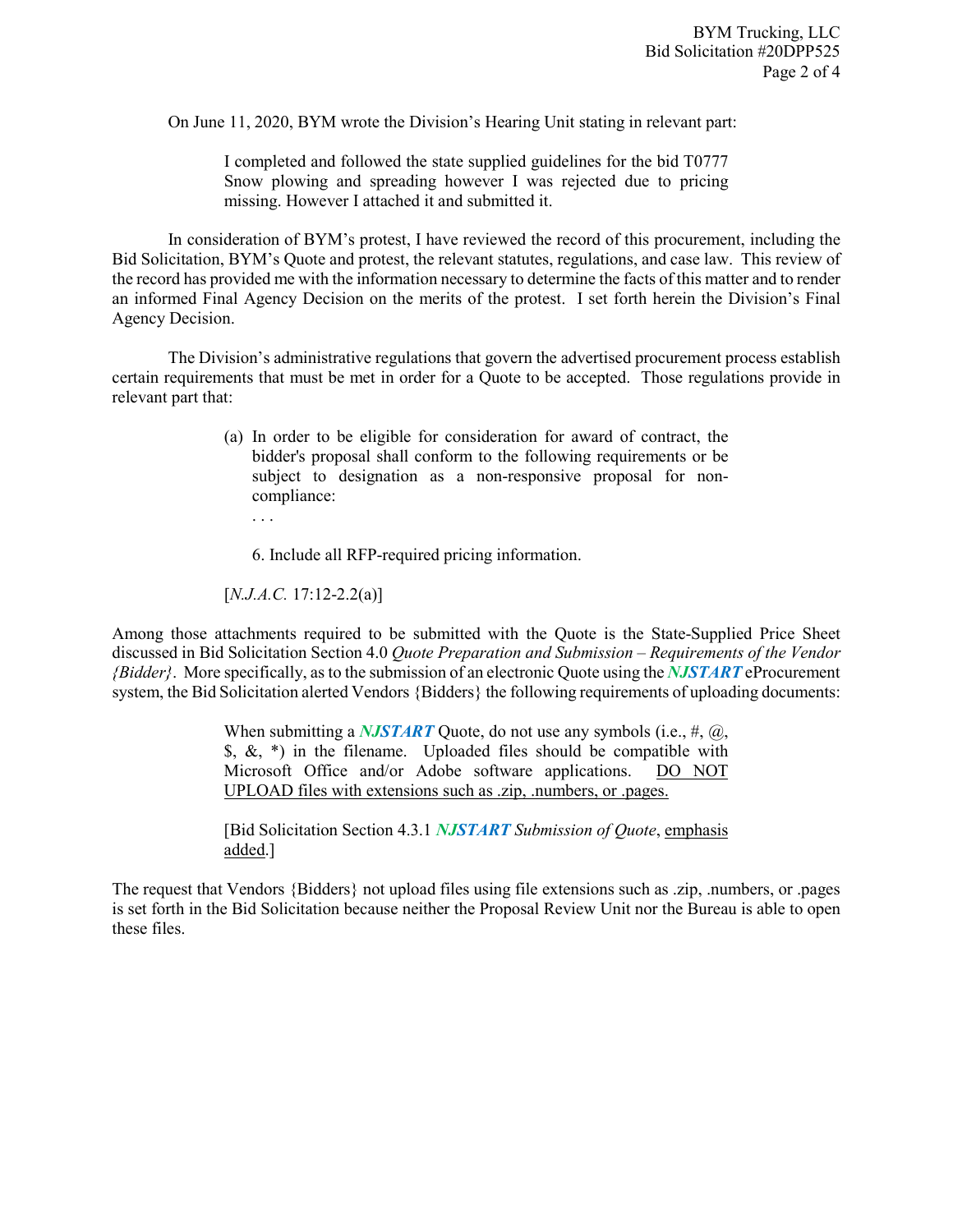The record of this procurement reveals that on June 8, 2020, BYM uploaded the documents comprising its Quote to the *NJSTART* eProcurement system. As shown on the screenshot below, BYM uploaded eight attachments:

| Quote 00004669 - BYM Trucking LLC                                                                         |                           |                         |              |              |                                                          |
|-----------------------------------------------------------------------------------------------------------|---------------------------|-------------------------|--------------|--------------|----------------------------------------------------------|
| <b>Terms &amp; Conditions</b><br>Attachments(8)<br>General<br>Items<br><b>Ouestions</b><br>Subcontractors | Preference<br>Evaluations | <b>Reminders</b>        | Summary      |              |                                                          |
| <b>Files</b>                                                                                              |                           |                         |              |              |                                                          |
| Name                                                                                                      |                           |                         |              |              | Description Confidential Order Attached By Attached Date |
| <b>OFFER ACCEPTANCE</b><br>(view details)                                                                 |                           | $\blacktriangledown$    | $\mathbf{0}$ | Nejla Bayram | 06/08/2020                                               |
| T0777 Revised Attachment 1 - Experience of Vendor Bidder BYM.pdf<br>(view details)                        |                           | Ø                       | $\circ$      | Nejla Bayram | 06/08/2020                                               |
| <b>T0777 Subcontractor Utilization Form BYM.pdf</b><br>(view details)                                     |                           | H                       | $\bullet$    | Nejla Bayram | 06/08/2020                                               |
| T0777 Ownership Disclosure Form BYM.pdf<br>(view details)                                                 |                           | Ø                       | $\circ$      | Nejla Bayram | 06/08/2020                                               |
| T0777 Disclosure of Investments in Iran Form BYM.pdf<br>(view details)                                    |                           | $\blacktriangledown$    | $\mathbf 0$  | Nejla Bayram | 06/08/2020                                               |
| <b>BYM SPREADING PRICE, numbers</b><br>(view details)                                                     |                           | $\overline{\mathbf{z}}$ | $\circ$      | Nejla Bayram | 06/08/2020                                               |
| (view details)<br><b>BYM BUSINESS REGISTRATION.pdf</b>                                                    |                           | ☑                       | $\mathbf{0}$ | Nejla Bayram | 06/08/2020                                               |
| BYM COI~1.pdf<br>(view details)                                                                           |                           | Ø                       | $\circ$      | Nejla Bayram | 06/08/2020                                               |
| <b>Forms</b>                                                                                              |                           |                         |              |              |                                                          |
| <b>No Form Attachments</b>                                                                                |                           |                         |              |              |                                                          |
| Save & Continue                                                                                           | Close Window              |                         |              |              |                                                          |
| Copyright © 2020 Periscope Holdings, Inc. - All Rights Reserved.                                          |                           |                         |              |              |                                                          |

The files were saved and uploaded to *NJSTART* in various formats including: .pdf and .numbers. Unfortunately, the .numbers file is not compatible with Microsoft Office or Adobe and therefore the Division's Proposal Review Unit was unable BYM's uploaded price sheet; therefore the Notice of Proposal Rejection was issued. See, Bid Solicitation Section 4.3.1 *NJSTART Submission of Quote* (altering Vendors {Bidders} that they should not upload "files with extensions such as .zip, .numbers, or .pages.") The *NJSTART* system does not prevent a Vendor {Bidder} from submitting a Quote without all of the required forms and documents attached as mandated by the specifications. The responsibility for ensuring that all necessary forms and other submittals, are uploaded into *NJSTART* necessarily and appropriately rests solely with the Vendor {Bidder}. Bid Solicitation § 1.4.2 *Vendor {Bidder} Responsibility*.

With the protest, BYM submitted a copy of its Quote price sheet in a .pdf format. In reviewing the protest, the Hearing Unit was able to open BYM's Quote price sheet entitled "BYM SPREADING PRICE.numbers" and confirmed that the details and pricing submitted on the Quote price sheet entitled "BYM SPREADING PRICE.numbers" was identical to the price sheet submitted with the protest entitled "BYM SPREADING PRICE.pdf". Because the Hearing Unit was able to confirm that the documents are identical, the Bureau can accept the protest price sheet entitled "BYM SPREADING PRICE.pdf" as part of the submitted Quote.

In light of the findings set forth above, I overturn the Proposal Review Unit's Notice of Proposal Rejection. BYM's Quote will be forwarded to the Bureau for evaluation along with all other Quotes submitted. In the future, BYM should be mindful to submit documents compatible with common programs such as Microsoft Office™ or Adobe™.